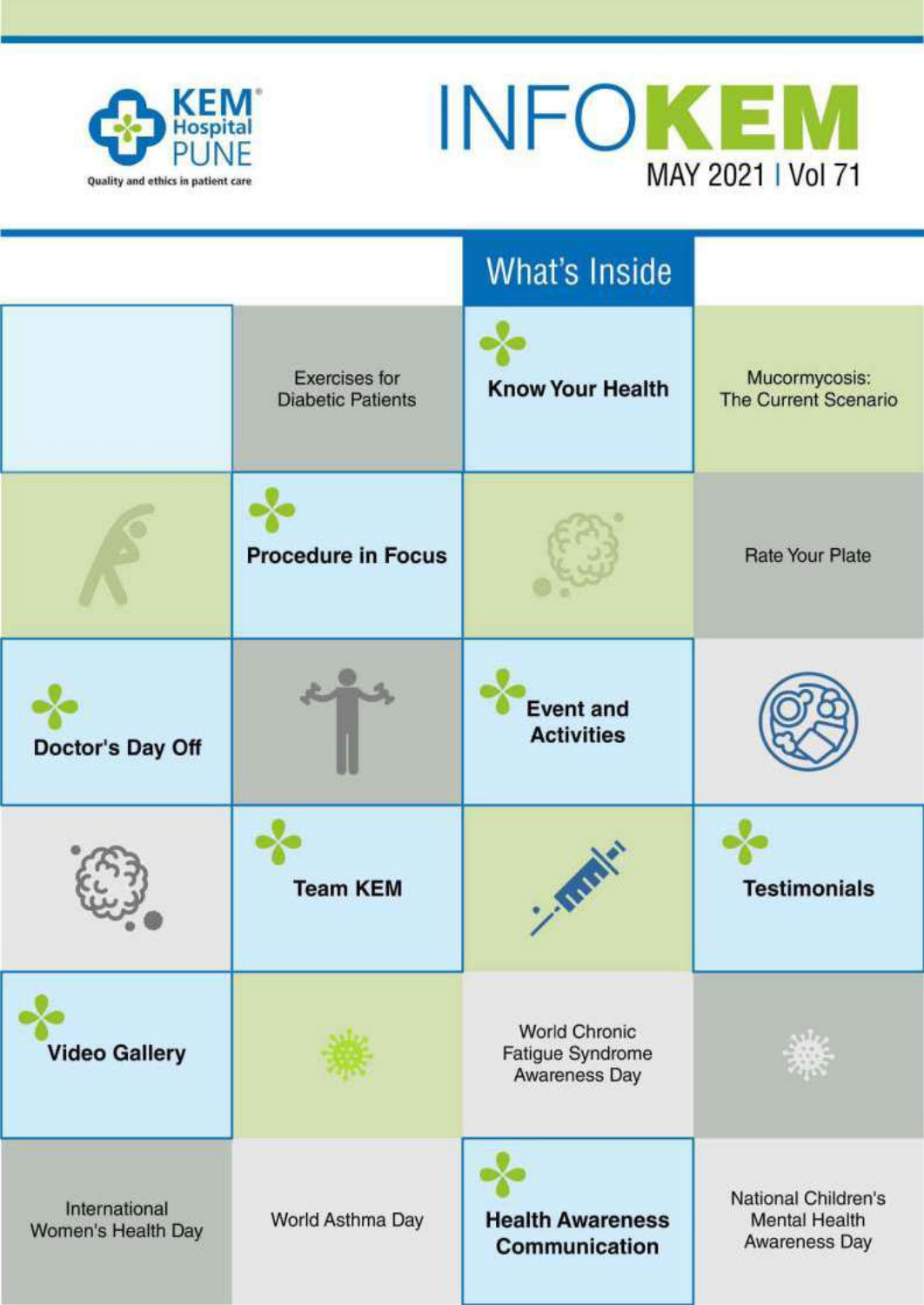

# Mucormycosis:The Current Scenario

S the deadly second wave of COVID-19<br>ravages India, doctors all over the nation<br>called Mucormycosis, falsely named "the black s the deadly second wave of COVID-19 ravages India, doctors all over the nation are reporting cases involving a rare infection fungus". This fungal infection is pushing some recovered covid patients into yet another deep crisis.

Mucormycosis is a serious but rare fungal infection caused by a group of fungi called Mucormycetes.



These fungi are commonly found in soil, plants, manure and decaying fruit and vegetables. It is ubiquitious and is found in air and even in the noses of healthy people. It mainly affects people whose immunity is suppressed e.g. people with diabetes associated with ketoacidosis, patients on chemotherapy and transplant patients on immunosuppressive drugs. It can affect the sinuses, the eyes, the brain and the lungs.

This sudden surge in number of Mucormycosis cases can be attributed to the new mutant of the covid virus which raises the blood sugar level in diabetics and also in non diabetics. It can also be attributed to the use of steroids, a life-saving treatment for severe and critically ill COVID-19 patients. Steroids act as a double edged sword. They reduce inflammation in the lungs for COVID-19 and help to curtail cytokine storm, however they also reduce the immunity and raise blood sugar levels. Diabetes lowers the body's immune defences, corona virus-2 further impairs the defenceswhile steroids add fuel to this situation. It is thought that this drop in immunity could be triggering the current increase in cases of Mucormycosis.

Mucormycosis has an overall mortality rate of 40-70%. The mortality rates are higher if there is an involvement of the brain or orbit (socket of the eye). This is especially true if the disease is detected late.So, early diagnosis of mucormycosis is of utmost importance and being vigilant about the early signs and symptoms can help. Patients suffering from Mucormycosis typically have symptoms of numbness of the face, bleeding from the nose, swelling and pain in the eye, drooping of eyelids, blurred or loss of vision, facial pain, headache, dental pain, oral ulcers, etc. There could also be a black crust inside the nose.

Depending on the diagnosis, the doctors then formulate the treatment method which includes administering anti-fungal medicines and extensive surgical debridement of the involved tissue to reduce the fungal load.

Judicious use of steroids during COVID treatment, tight control over blood sugars and ensuring normal function of other organs during treatment of Mucormycosis is vital. If the early signs are ignored and treatment is delayed, the complications that follow may require surgery and in some cases can cause disfigurement of the face and may require further corrective surgeries.

We at KEM hospital are at the forefront of this war. Physicians have become more vigilant for symptoms and signs of Mucormycosis. These symptoms are identified early by them and prompt referrals are made to otorhinolaryngologists and ophthlamologists. Radiologists assist in diagnosis by pinpointing the extent of disease on imaging which helps in early interventions. A definitive diagnosis is based on histopathology of the tissue.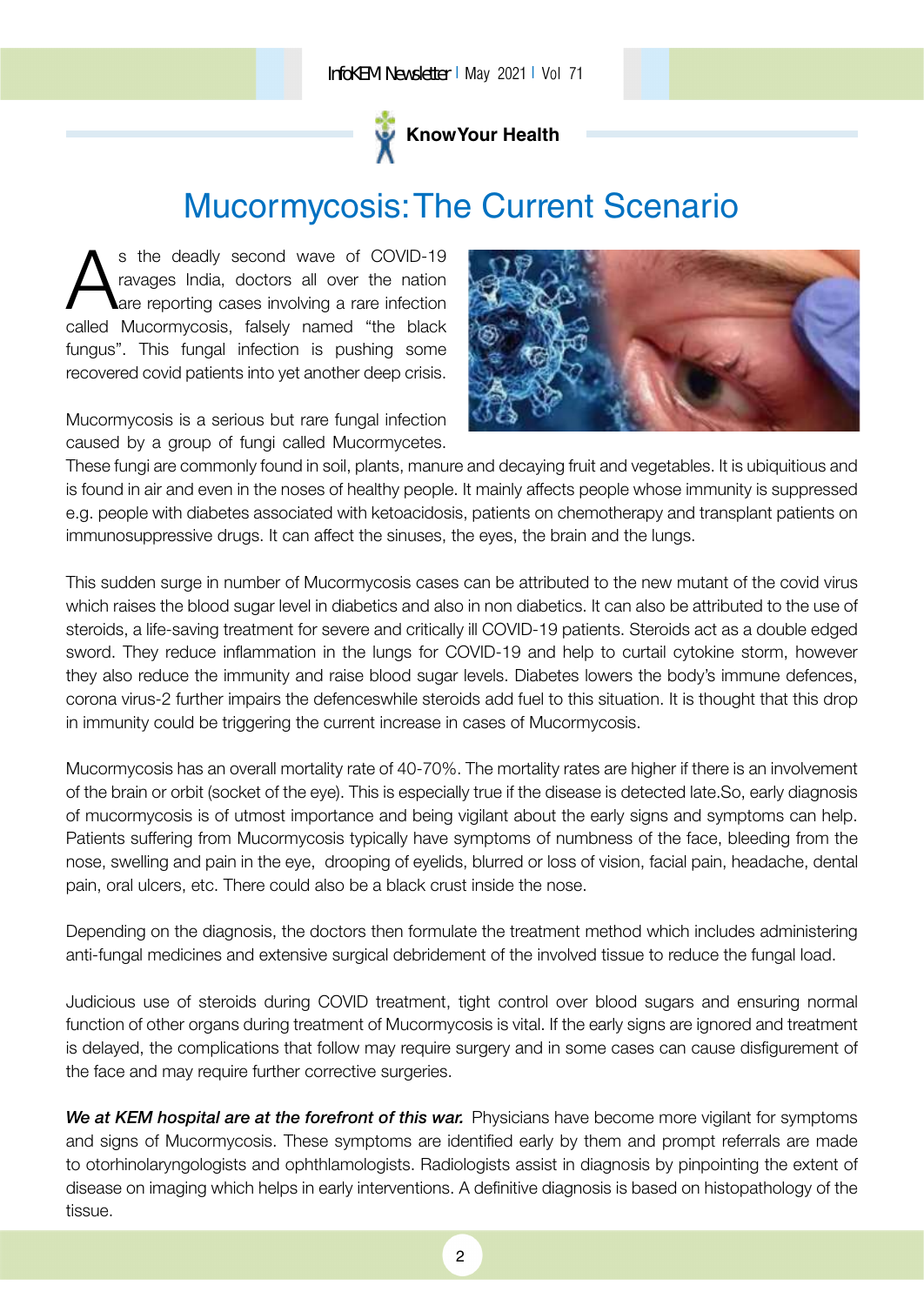ENT surgeons along with anaesthetists and the OT team have been working round the clock. The surgical interventions involve nasal debridement to decrease the bulk of disease. Some patients may require repetitive debridemnet while some require retrobulbar injection of Amphotericin which has proved to be of benefit in some patients. Some may require extensive surgeries like orbital exenteration if the orbit is involved, maxillectomy if pterygopalatine and infratemporal fossa are involved and neurosurgical intervention if intracranial extension is present. Timely intervention will avoid further complications. All this requires the joint effort of a team comprising of otorhinolaryngologists, ophthalmologists, anaesthetists, physicians, radiologists, pathologists, microbiologists, maxillofacial surgeons, neurosurgeons and nurses.

Pathologists and microbiologists have an immense role in the management of Mucormycosis. They have been speeding up the reporting process despite their increased workloads. It is because of their early diagnosis, that early intervention and management has become possible.

The medical management by physicians involves administration of antifungals like Liposomal Amphotericin B, Posaconazole and Isavuconazole with close monitoring of renal function. These are expensive drugs and due to the excessive surge in patient load there is a shortage in availability.. The Administration and Pharmacy are striving hard to make these medicines available.

In this difficult time of with the current pandemic, when doctors are overburdened with COVID-19 patients, Mucormycosis has become a challenging affair. There is no doubt that the 'Black Fungus' is has a cascading effect, adding to our COVID woes. Doctors and healthcare workers are fighting relentlessly and dealing with this efficiently with teamwork.

The only way to get out of this with minimal all round damage is to stay vigilant.



**Dr. Nikhil Gokhale** Associate Consultant - ENT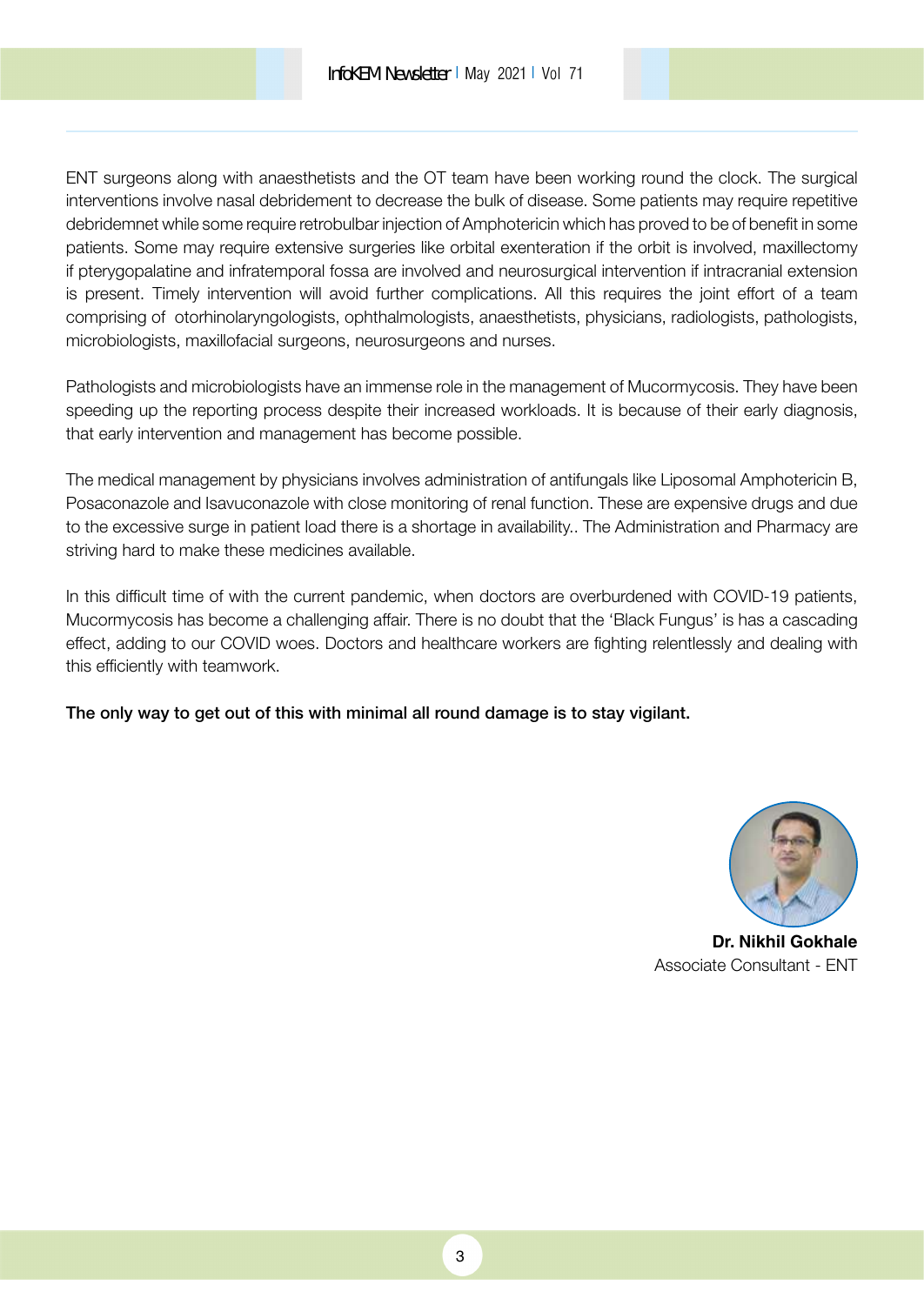# Exercises for Diabetic Patients

Uning these perilous times of lockdown and diabetes would worry about would be a set<br>on walks, jog, use the gym and keep up with these issues? How do we ameliorate this situation? uring these perilous times of lockdown and the pandemic, the most common issue a person with diabetes would worry about would be a setback to their fitness levels. Most of them are unable to go on walks, jog, use the gym and keep up with their optimum fitness levels. What is to be done about

Worry not! The Physiotherapy Department of our hospital has something to share with you. First we would like to explain the 'WHY'. Why should you exercise? Why should you be physically active? According to a joint position statement made by the American College of Sports Medicine and the American Diabetes Association in 2010, "the maintenance of normal blood glucose levels at rest and during exercise depends largely on the co-ordination and integration of the sympathetic nerves and the endocrine system." Roughly translated it would mean that a good exercise regimen prescribed by your Physiotherapist in conjunction with your Physician would lead to decreased insulin resistance and in turn decreased blood glucose levels.

The adoption and maintenance of physical activity are critical foci for blood glucose management and overall health in individuals with diabetes and pre-diabetes. All adults and particularly those with Type - 2 Diabetes, should decrease the amount of time spent in daily sedentary behaviour.

Thus a few sets of exercises that most people with diabetes of all age groups can easily perform at home as maintenance therapy would be as follows:

### **FOR YOUR ARMS**



#### Y-T-W

Make a Y with both your arms up in the air Make a T with both your arms on the side Make a W with both your arms at your side and elbows bent. Repeat 10 times.



### SHOULDER CIRCLES Place your hand on your shoulder while

bent at your elbows. Rotate your shoulders clock-wise and counter clockwise. Repeat 10 times.

### **FOR YOUR LEGS**



#### HEEL RAISES

Stand with your feet flat on the ground. Use a chair or a railing for support. Raise heels up and down. Repeat 10 times



To be performed with precautions if you're facing issues of the knee of any sort.

### **SQUATS**

Stand with your feet shoulder width distance apart and point your toes slightly outwards.Bend slowly and slightly from your knees and come back up.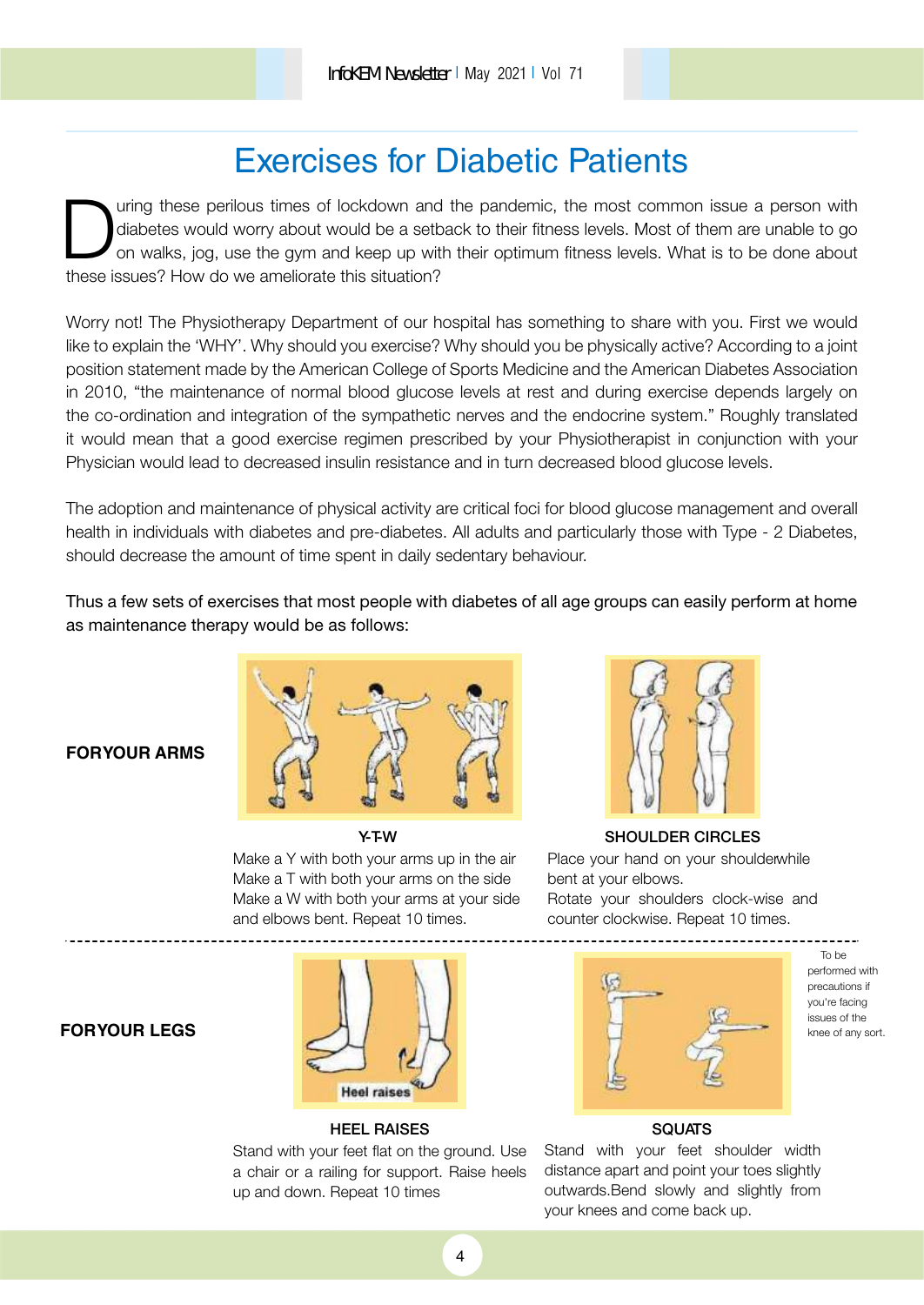### **FOR TRUNK (TORSO) MOBILITY**



TRUNK FLEXION – EXTENSION Place both your hands across your chest to form an X. Flex forwards and extend backwards as tolerated and easily achieved. Repeat 10 times.



### TRUNK ROTATIONS

Place both your hands across your chest. Turn your torso to your right and then left alternatively as tolerated and easily achieved. Repeat 10 times.

----------------------------------



March upto 50 times where you are standing. You may use the support of a chair if required.



### SIT TO STAND

Take a sturdy chair with arm supports. Stand up and sit down alternatively. You may take a break in between reps if required. Repeat 10 times.

#### **BREATHING EXERCISES**



### PURSED LIP BREATHING

Sit comfortably. Take a deep breath in through your nose (like when you sniff a rose) and release the breath in a relaxed manner out through your mouth (like when your blow out a candle). Repeat 10 times.

You may take breaks in between reps if required.

**Dr.Ayushi Garge**  Consultant Physiotherapist



**Dr. Rutika Tavargeri**  Consultant Physiotherapist

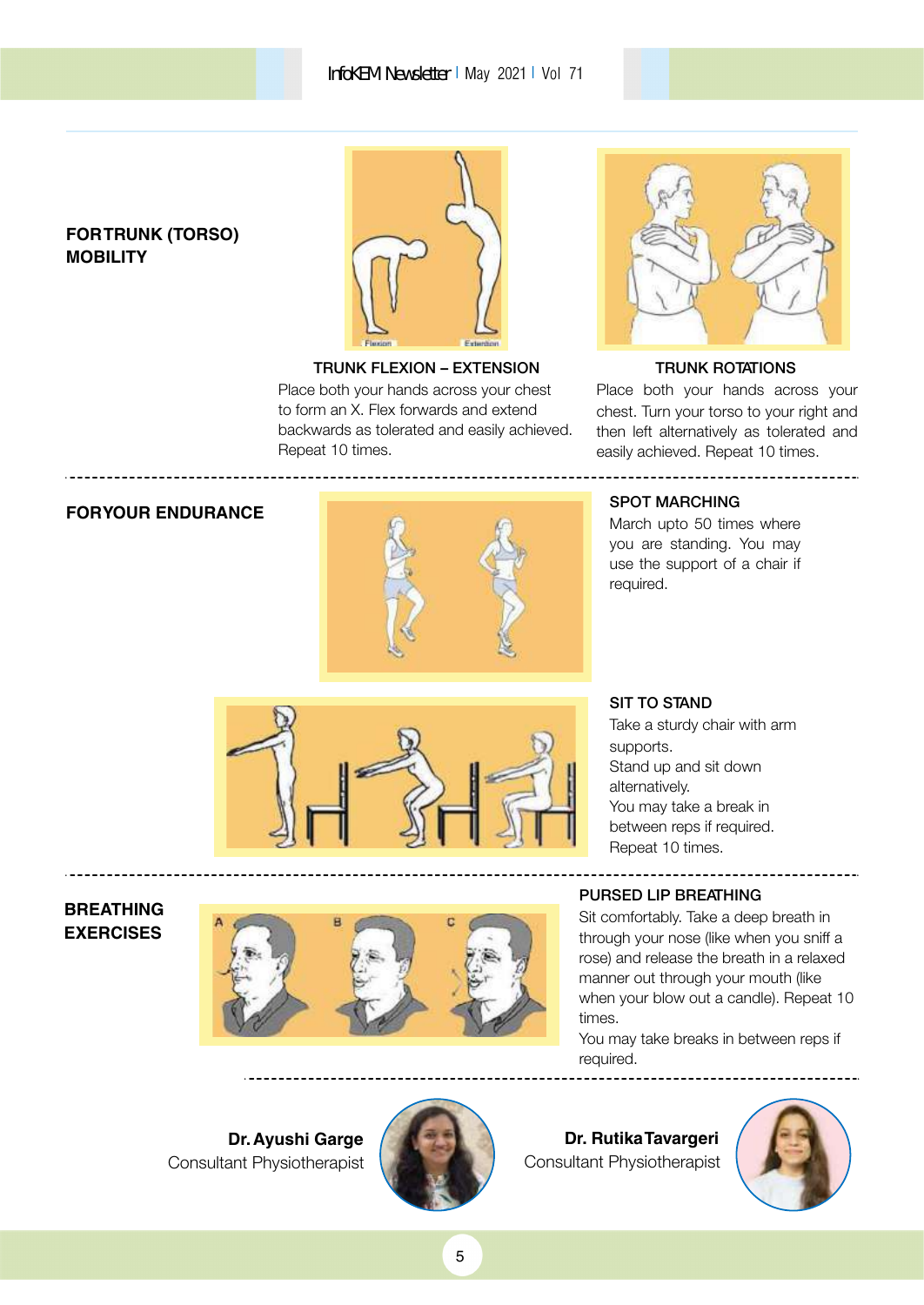# Rate Your Plate

We Indians are foodie. Specific type of food is allotted for each stage of life from birth<br>to death. We celebrate each month, each festival with special type of food. We<br>recipes on youtube and almost every household made c e Indians are foodie. Specific type of food is allotted for each stage of life from birth to death. We celebrate each month, each festival with special type of food. We even haven't spared lockdown! There were highest no. of views for various fancy first lockdown. After unlock we have seen our opd patients visiting with increased weight and impaired glycemic control.

To set the metabolic profile back on track, what we need is not a superfood but a balanced diet. Choosing healthy food options in moderate quantity is key to achieve this.

Rating your plate method is a useful tool to guide eating the right foods in the right portions. It is an easy way to shape up the diet and eat healthy.

Fill half of your plate with a variety of colorful fruits and vegetables. They are loaded with fibre which helps to control sugar & cholesterol and act as prebiotic. More colours = more vitamins, antioxidants. Eat at least 5 servings of vegetables & fruits in a day.

Only a quarter of your plate should be filled with grains. Grains you eat should be whole grains. Eg: whole-wheat flour, millets and brown rice.

A quarter of your plate should be filled with protein foods. Lean meats, fish, poultry, tofu, Beans and lentils are great sources of protein. Include at least 2 cups pulses & legumes. Also include at least 1– 2 cups of curd/buttermilk (Homemade curd contains several species of the Lactobacillus so is a great probiotic to promote gut health.) Include a handful of nuts & seeds in daily diet. They are good source of omega 3 fatty acids. Eg: flax or chia seeds, pumpkin seeds, almond, walnut, sprouts.

Eat right, Choose healthy options Avoid all fast foods Eat moderately Avoid or minimise processed grains Add variety to your meals Eat moderately Make a meal plan Avoid all fast foods

> **Dr. Neelima Thuse - Nagarkar**  Registered Dietician Certified Diabetes Educator, Diabetes Unit



**NON STARCHY VEGETABLES AND FRUITS** 

**GRAINS AND** 

**STARCHY** 

VEGETABLES

**NON-VEG FOODS MILK PRODUCTS PULSES**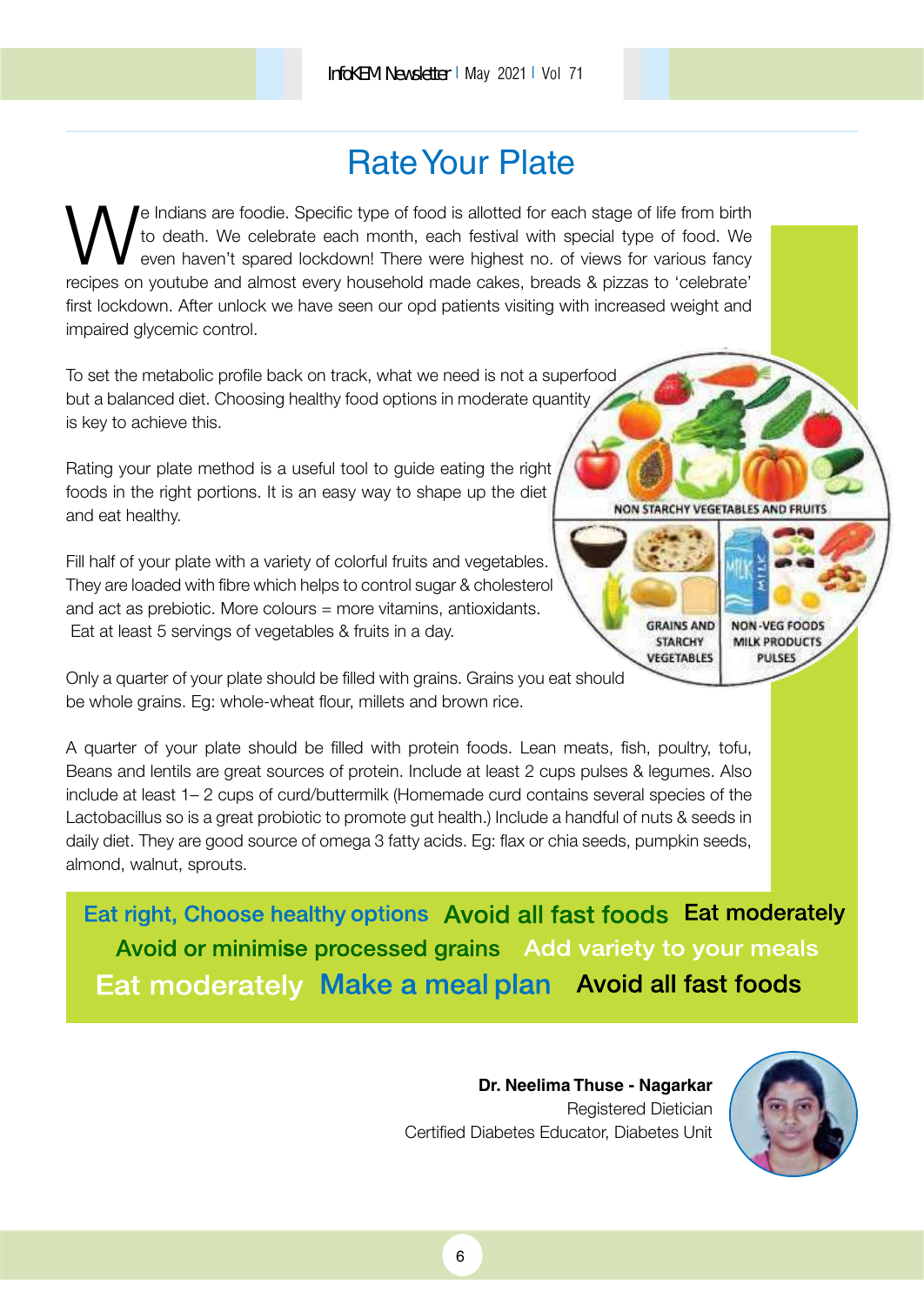

**Procedures in Focus**

# Vitreo - Retinal Surgeries in Department of Ophthalmology at KEM



With an expert team combined with state–of-the-art infrastructure and modern equipments, the department is now well equipped with Geuder Vitrectomy machine from Germany, Iridex Green Laser, Zeiss Microscope and EIBOS wide angle viewing system .

Vitrectomy is a surgical procedure performed to give better access to the Retina. The procedure involves removing vitreous fluid that fills the eye cavity. The procedure allows a variety of eye repairs. It is performed for numerous indications like Rhegmatogenous Retinal Detachment, Vitreous Haemorrhage and Tractional Detachment in Diabetic Retinopathy, Macular Hole, Epiretinal membranes, subluxated and dislocated Cataracts or IOL, Ocular Trauma, Perforating injuries with Intraocular Foreign Bodies, and Intraocular infections (Endophthalmitis).

> Female patient age 60 years was operated for LE Senile Cataract and macular hole in Feb 21 and a combined surgery was performed. Cataract surgery by phacoemulsification with fold IOL was performed by Dr. Sanjay Shah and vitrectomy with ILM peeling with gas injection was done by Dr. Nitant Shah (Vitreoretinal surgeon).





Patient regained 6/9 vision postoperatively

7



**Dr. Sanjay Shah** HOD & Consultant - Ophthalmology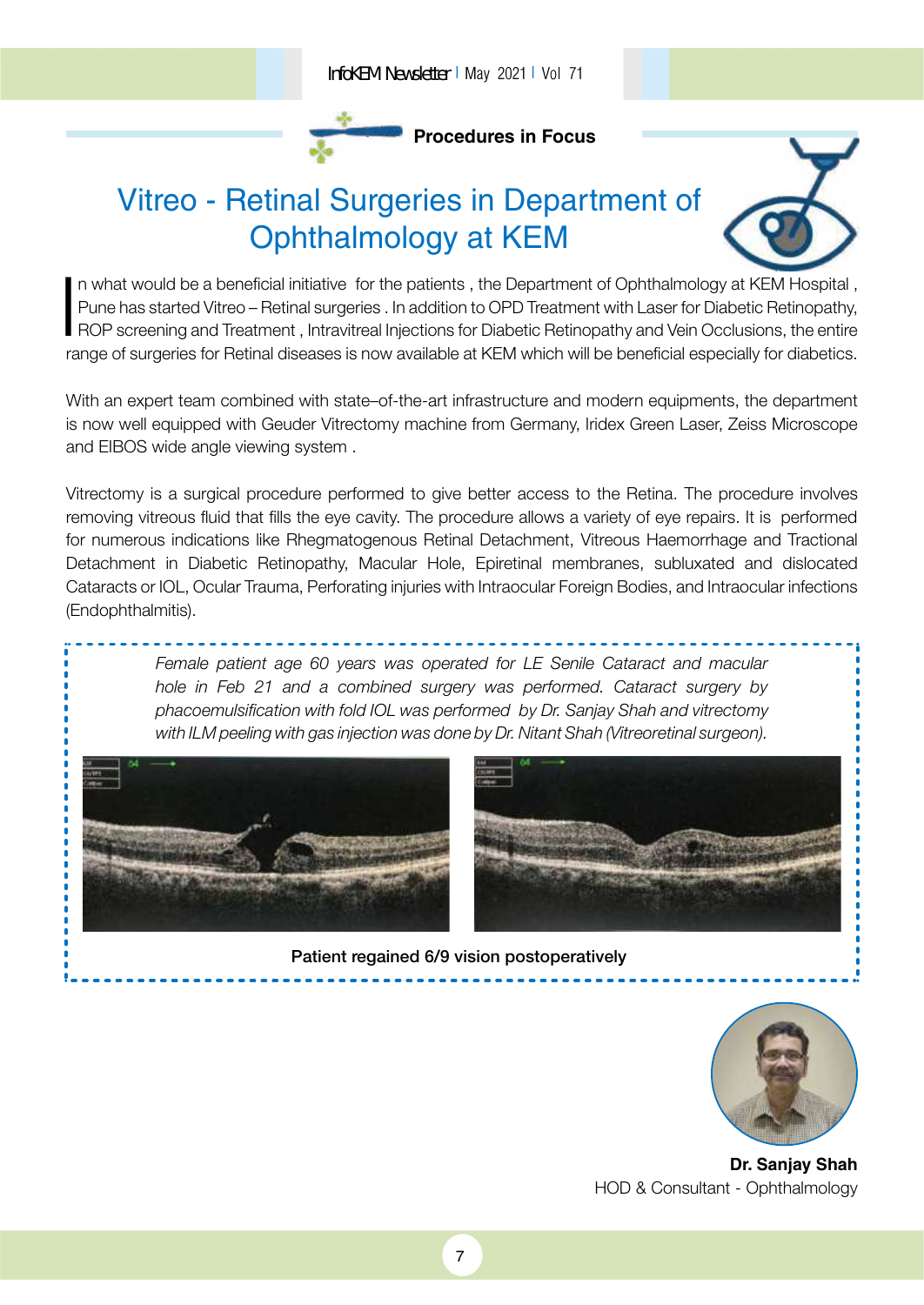InfoKEM Newsletter I May 2021 I Vol 71

## Doctor's Day Off

### **Featuring: Dr. Sanat Phatak,**

Associate Consultant, Rheumatology & Immunology

On his days off, Dr. Sanat enjoys origami- which translates into paper (kami) folding (ori). The ancient Japanese art of objects out of folded paper without cutting or sticking, has now evolved to a science used in many applications from space to medical devices.

Sanat does it as a hobby and finds the colours and the textures meditative!

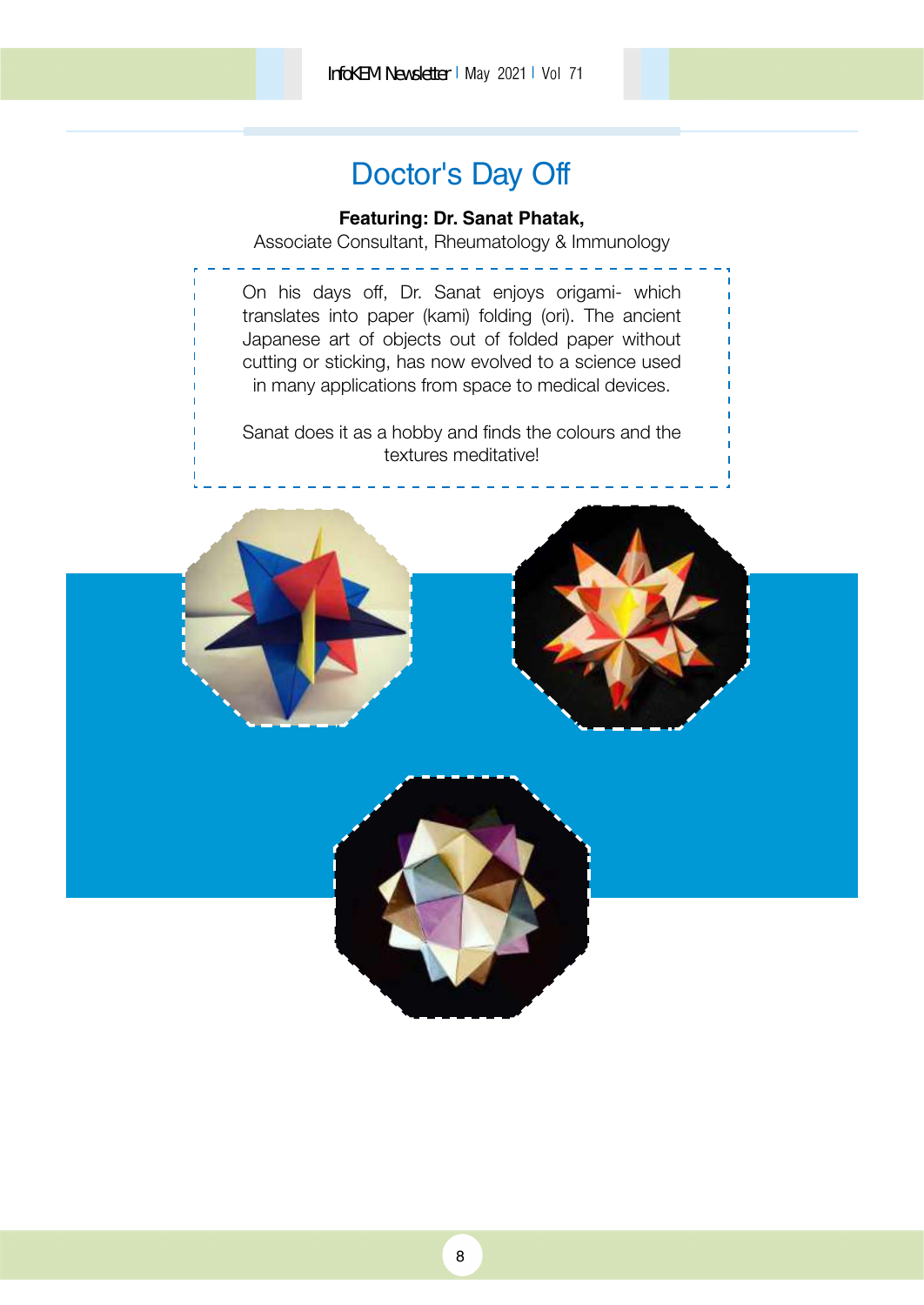### **Events and Activities**

### Physiotherapy Webinar On 'Fitness Training for Diabetic Patients in the COVID Pandemic



The Physiotherapy Department and<br>Diabetes Unit of KEM Hospital, Pune<br>conducted their 4th webinar in series on the<br>topic 'Fitness Training for Diabetic Patients in the he Physiotherapy Department and Diabetes Unit of KEM Hospital, Pune conducted their 4th webinar in series on the COVID Pandemic'. Dr Smita Dhadge, Consultant Diabetologist addressed 51 participants with a formal introduction and the closure of the webinar. It was a general informative session that included a short exercise prescription program and a dietary consultation from Dr. Neelima Thuse - Nagarkar.

Dr. Rutika Tavargeri and Dr. Ayushi Garge from the Physiotherapy Department demonstrated a few simple exercises.

### KMC DAY celebration: 15<sup>th</sup> May 2021

angaroo Mother Care is the precious gift<br>of warmth, love and security that a mother<br>provides to her baby. Kangaroo Mother Care<br>refers to the practice of providing continuous skinangaroo Mother Care is the precious gift of warmth, love and security that a mother provides to her baby. Kangaroo Mother Care to-skin contact between the mother and the baby. It is the most effective, readily available and preferred intervention for decreasing neonatal morbidity and mortality in developed and developing countries. KMC is extremely beneficial for babies who are born prematurely and have low birth weights.

KMC was first proposed in 1978 by Dr. Edgar Rey and Dr. Hector Martinez. It was initiated in Bogota, Columbia in response to the problems arising due to shortage of incubators and the adverse impact of separating women from newborns in the Neonatal Care Units.

It is based on three components: Kangaroo position

(skin-to-skin contact between mother and infant), breastfeeding and timely discharge with close followup.

#### WHO Recommendations

Kangaroo Mother Care is recommended for the routine care of newborns weighing 2000 g or less at birth, and should be initiated in health-care facilities as soon as the newborns are clinically stable. Intermittent Kangaroo Mother Care, rather than

conventional care, is recommended for newborns weighing 2000g or less at birth, if continuous Kangaroo Mother Care is not possible.

According to WHO it is estimated that every year more than 20 million infants are born weighing less than 2.5 kg, of which 96% are born in developing countries. Research suggests that KMC is a safe and effective alternative to conventional neonatal care, especially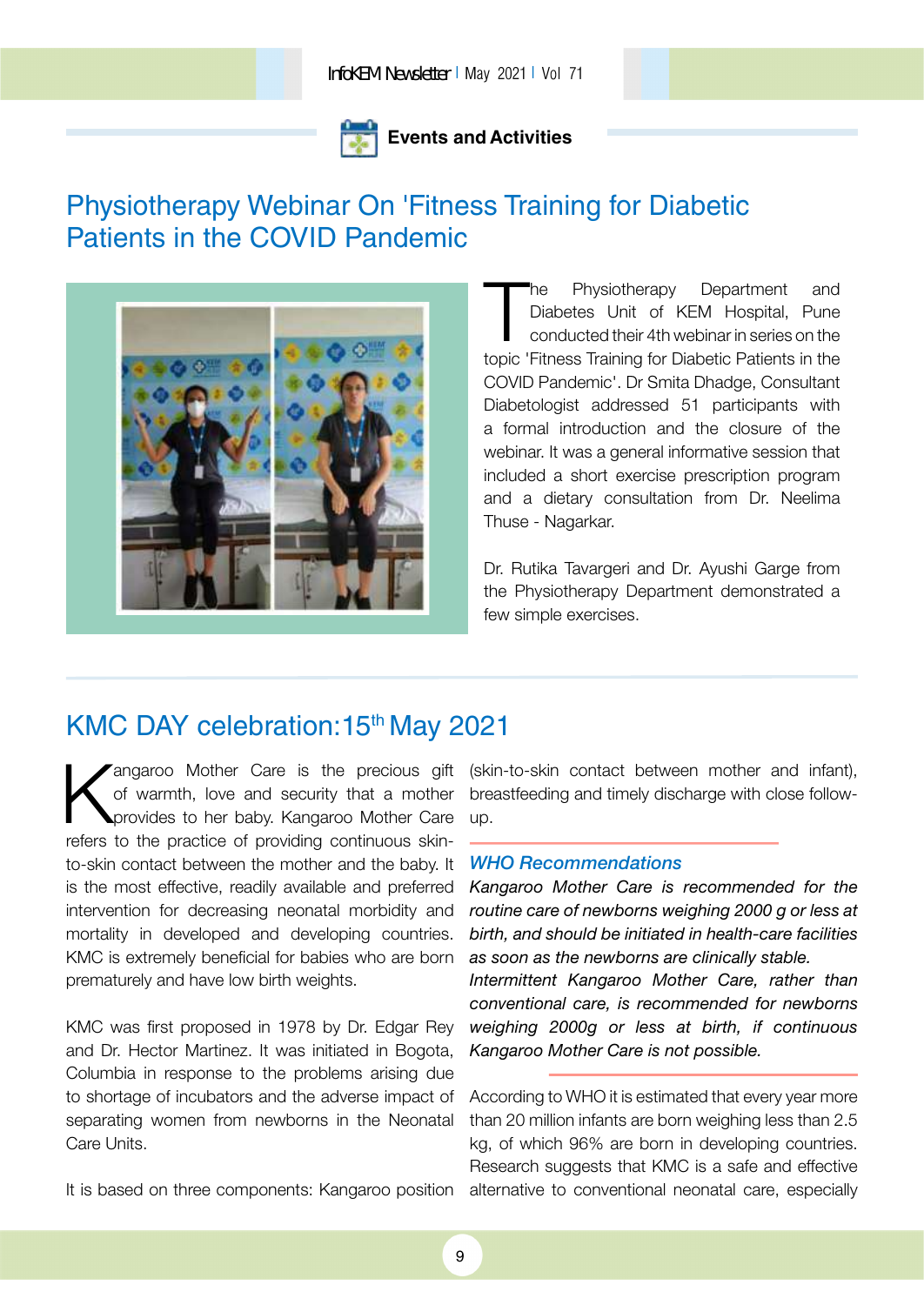in resource limited settings. Various studies have compared KMC to conventional neonatal care and KMC was found to reduce mortality at discharge and also reduce severe infections/ sepsis, nosocomial infections, hypothermia, severe illness and respiratory tract disease in low birth weight babies."



## Celebrating World Human Milk Donation Day in the NICU



We celebrated 'World Human Milk Donation Day' in the NICU on  $19<sup>th</sup>$  May 2021. This day is celebrated annually as the internationally designated Day for Human Milk Donation since 2004. It originated in Brazil as a national event. Brazil has the maximum number of Human Milk Banks (HMB) in the world and is well known as the global leader in Human milk banking. Currently India has around 84 HMBs out of which 5 are in Pune. 'Nectar', our Human Milk Bank has been functioning successfully for almost three years now.





low birth weight babies.

This day is celebrated to promote the importance of donating human milk. It is now celebrated by milk banks and milk bank supporters globally (approx. 750 human milk banks in 66 countries). It is estimated that more than 800,000 infants receive donor human milk each year and 1 million litres of milk is donated annually. This is crucial to support optimal nutrition and breastfeeding in infants, especially premature infants or 'preemies'.

The event was organised by our Lactation consultants Rashmi Poduval and Sayali Sathe. Dr. Madhur Rao graced the occasion as the Chief Guest. He encouraged and thanked all the donor mothers for their contribution and appreciated the entire team of Nectar HMB for their efforts.

Mothers whose babies are currently admitted in the NICU attended the program along with NICU Resident doctors and Nursing Staff. The purpose of the celebration was to create awareness about human milk donation and its immense benefits for preterm and

The programme began at 11:30 AM, at NICU conference room. Ms. Sayali Sathe gave the introduction about the day, its background and spoke about its importance.

10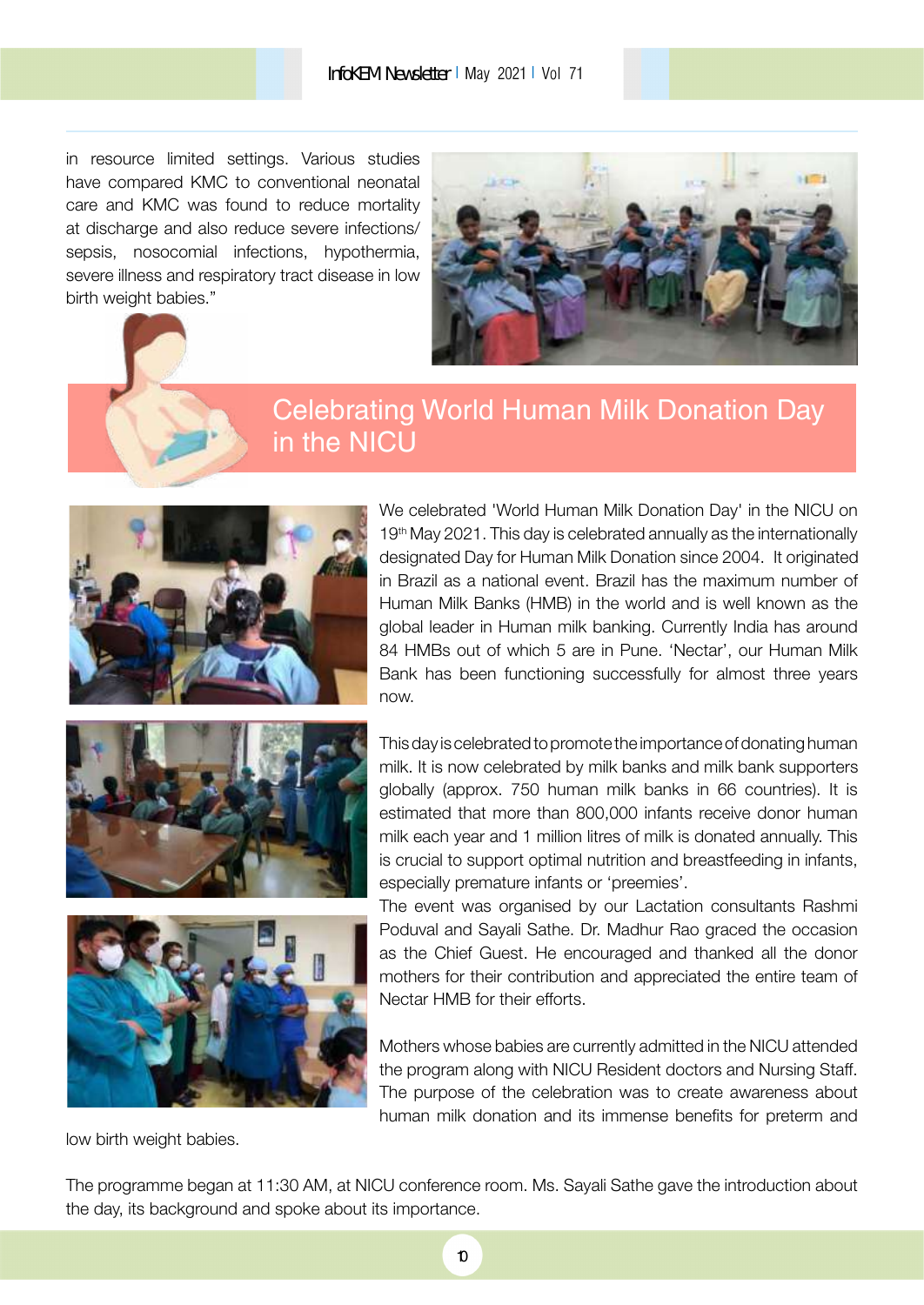| Year                   | Total volume of donor milk<br>collected (ml) | Total number of donor<br>mothers | Total number of recipient<br>babies who benefitted |
|------------------------|----------------------------------------------|----------------------------------|----------------------------------------------------|
| 2018 (June<br>onwards) | 28,152 ml                                    | 63                               | 51                                                 |
| 2019                   | 56,366 ml                                    | 118                              | 259                                                |
| 2020                   | 66,719 ml                                    | 113                              | 84                                                 |
| Total                  | 151.237L                                     | 294                              | 394                                                |

Ms. Rashmi Poduval then gave a brief history about the Nectar Human Milk Bank and spoke about the progress that they have made, since its inception. She also presented the milk bank statistics of last the 3 years. It has been a great success which is quite evident by the data.

Dr. Rao was requested to felicitate few of our donor mothers who have donated maximum breastmilk to the milk bank and the mothers shared their experiences about how being a milk donor has brought so much satisfaction and joy to them.

Later a small milk donation camp was conducted in the NICU feeding room. After that the Lactation consultants also took a lecture for the nursing staff about the practical aspects of milk banking, answered all their queries regarding milk storage and pasteurization techniques.

Breastmilk is truly precious and even small quantities of milk donation can be really valuable for a fragile and critical baby who is unable to receive his/her own mother's milk for some reason. Continuous and generous milk donations are vital for successful functioning of any milk bank. When more and more mothers donate their precious milk the breastfeeding rates in that unit also go up drastically.

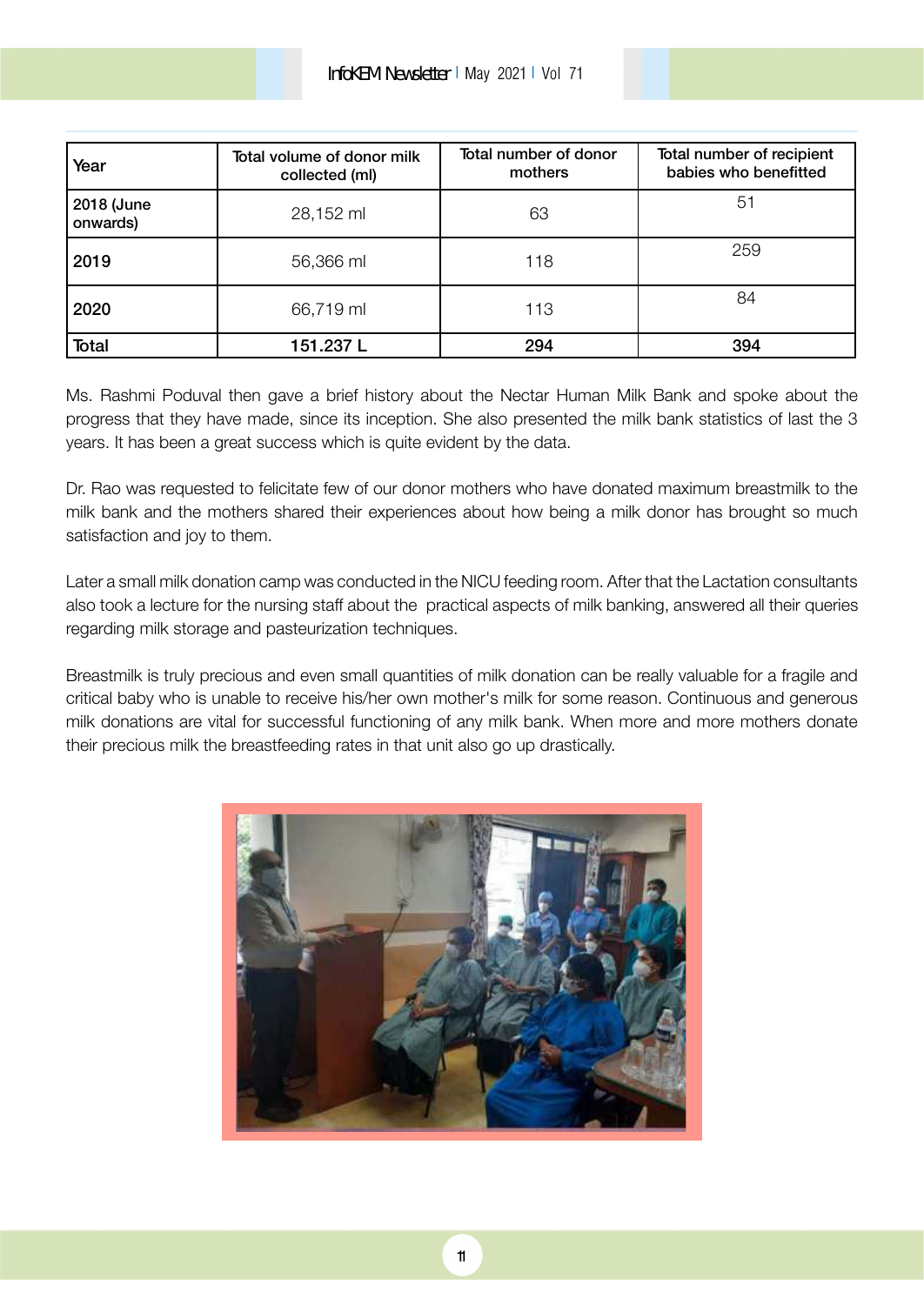# Video Gallery





On this International Nurses Day, let's take a moment to acknowledge the contributions nurses make to society and take all the necessary precautions as directed by our everobliging nurses.

Here are our Nurses demonstrating the precautions you should be taking, in style!



### Patterns and signs of mental stress to look out for in children

Dr. Suchita Agrawal from our psychiatry department to enlighten us and tell us more about the patterns and signs of mental stress to look out for in children, what preventive measures to take for the same.



How to tackle Asthma

Dr. Parag Khatavkar, Consultant Pulmonologist, who is going to tell you about how to tackle Asthma, what precautions one must take, what the triggers might be and much more!

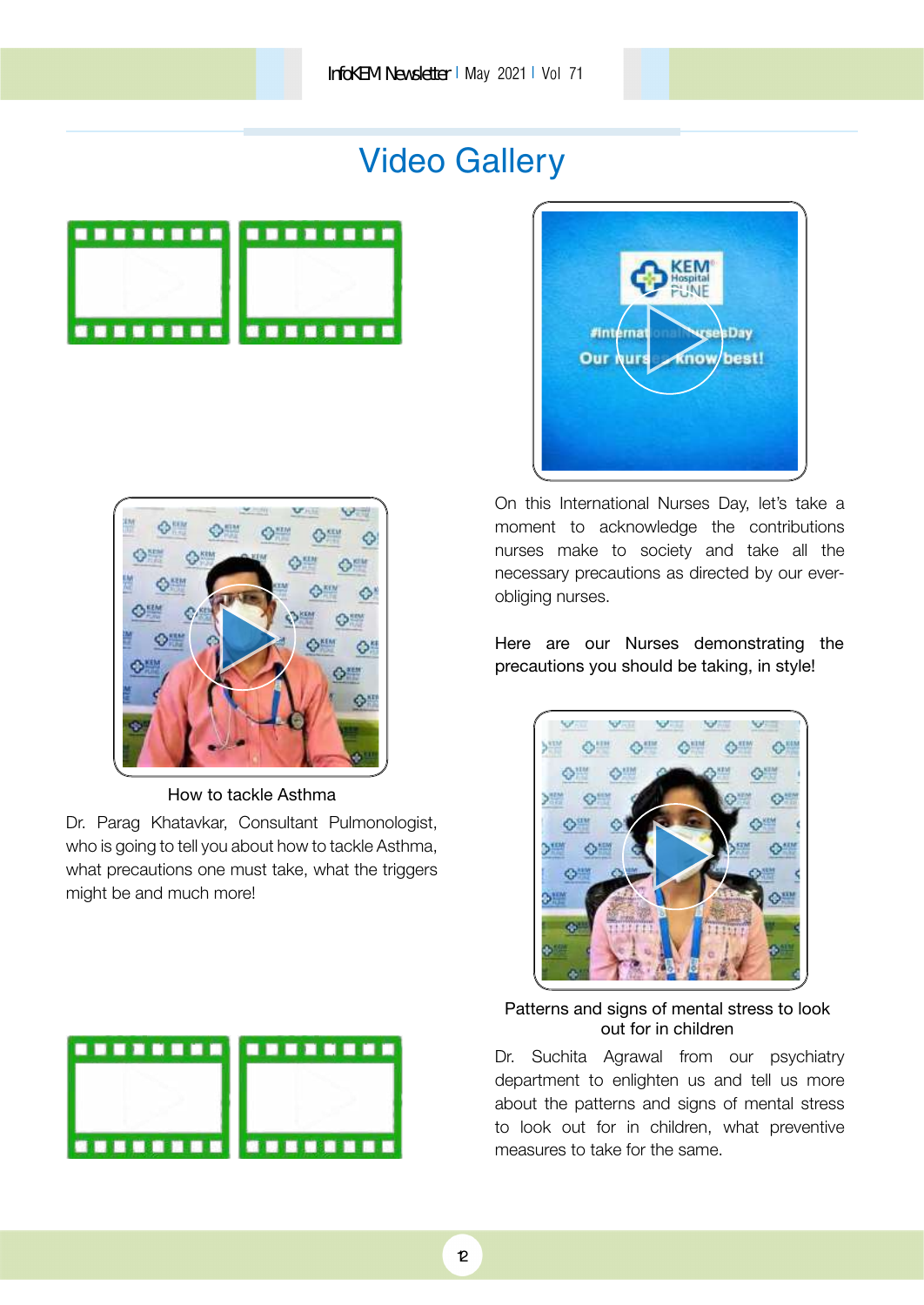### InfoKEM Newsletter I May 2021 I Vol 71



**Team KEM**



**Dr. Mudassar Kharadi,** DNB (General Medicine), DNB (Neurology) has joined us as an **Associate Consultant Epileptologist. OPD Timings:** Every Friday, 9.00 AM – 11.30 AM

**Dr. Priyanka Walzande –Tonde,** MD (Medicine), DM (Neurology) has joined as an **Associate Consultant Neurologist. OPD Timings:** Every Friday, 9.00 AM – 11.30 AM



**Dr.Ashish Kale** , DNB (General Surgery), FNB (MAS) has joined us as a **full-time consultant Surgeon. OPD Timings:** Every Saturday, 9.00 AM – 11.30 AM

**Ms. Geetha Jaganathan**, has joined the KEM team as **a Manager – Purchase.**



**Testimonials**

Thank You Dy Leena Shah & KEM Team !!

"Because God could not be everywhere so he made sure that we have doctors like you who have the gift of healing mankind. We can't thank you enough for saving a life which meant so much for countless people'll

This brings the warmest " Thank You" that a greeting can express to fell you that your kindness brought so much happiness.



Famil

khanna

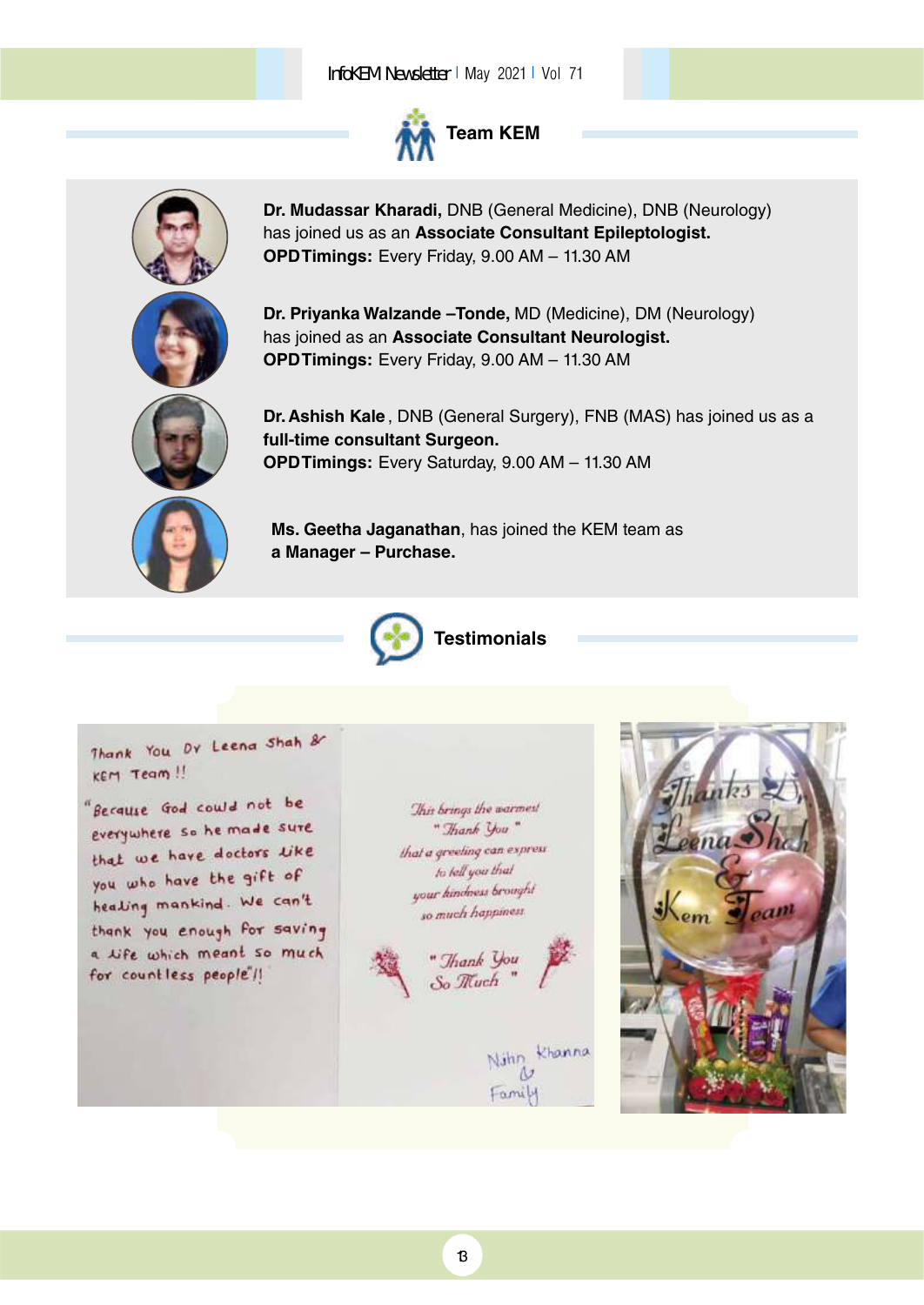

Not only one, but all the staff, doctors and attendants were very cooperative. We are really grateful for them for taking care of our child.

> **- Relative of patient from Nursing Home 2<sup>nd</sup> Floor**

#### 34 में २०२१

ufit. विस्टर इनचार्ने. जरिंग होस, भौमा मजला, के. हे. एक. हॉस्पिटल, पूर्ण

विषय - सर्व जिस्टर, मामा, मावती व अन्य नर्सिंग स्टाफ गांध्यासाठी कौतुक पत्र

माजे कहील, डॉ. दिपक नुलकर, हे शनिवार दि. २२ मे २०२१ पासून संगळवार दि. २५ मे २०२१ दार्थान तुमच्या हॉस्पिटलच्या नर्विंग होममध्ये ॲंडमिट झाले होते. मेंडूच्या शराकिये नंतर त्यांची परिस्थिती श्रीती ताजूबा होती, अत्रा काळात सर्व नर्सिंग स्टाफ, मामा प मावती बांचा सूच आधार बाटला.

काही बेळा फेस्टब्या इतक्या मागण्या व सरजा बसतात की काळती घेणारी अवळची सोकं पण अगरी पैनागुन जातात, वाणि म्हणूनच, काळ किंदा बेळ वाणी परवा *न करता च्या पेम व वापुलकीने प*त्येक सिस्टर, मात्रा व माण्ठी वांनी मास्या नदिलांची सेवा केली ते कौतुकास्पद आहे. त्यांचे जेवडे आभार सानाचे तेवडे कमीच आहेत.

का पूर्ण अनुभवासध्ये बॉक्टरांचा बाटा ही अगुरुव होता. त्यांचा अनुभव व त्यांचे कौताव्य वासुक्षेत्र आज मात्रे वडील सुखरूप घरी परत अले आहेत. परंतु डॉक्टरांनी आपले काम चौध बनावल्यानंतर तर्क्ति स्टाफ चे काम<br>नेवडेच महावाचे असते. त्यांचे श्रीतुक फार होत नाही जलि म्हणून अवर्जून हे कौतुक पत्र.

पूल्हा एकडा तुम्हां सर्वांचे मनःपूर्वतः तामारः, तुमये काम कार मोताचे आहे आणि त्याचढ्त आम्हाला तुमचा कार<br>अवसर बाटती, तुमच्या सेवायावाच्या प्रेरचेतून असेच्या हातूनही असेन सोलाचे सेवायान होतो अशी आशा करतो<br>असीर प्रस्त एकडा तम ≡िय परत एकदा तुम्हा सर्वामे मनापासून कौतुक करतो.

Newsletter

कडाने. शोध बनावा.



五



*Excellent arrangemen<sup>t</sup> for vaccination equally supported by all KEM staff. Good experience.*

*Nice service. Staff is very much co-operative. Very much developed services compared to earlier years. Thanks. Keep it up.*

*Excellent service. Happy to be vaccinated.*



 $202$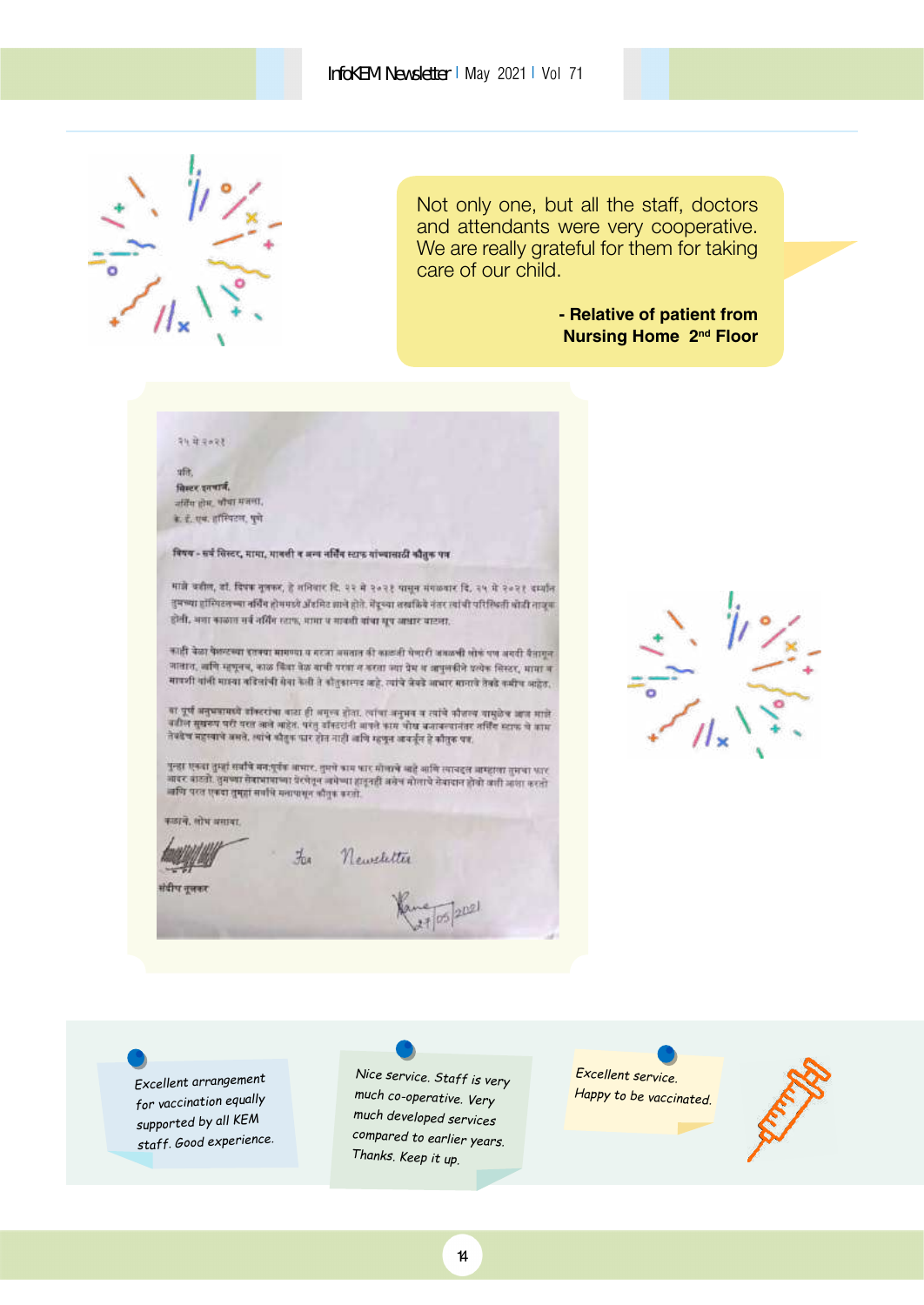### Feedback For Vaccination Programme